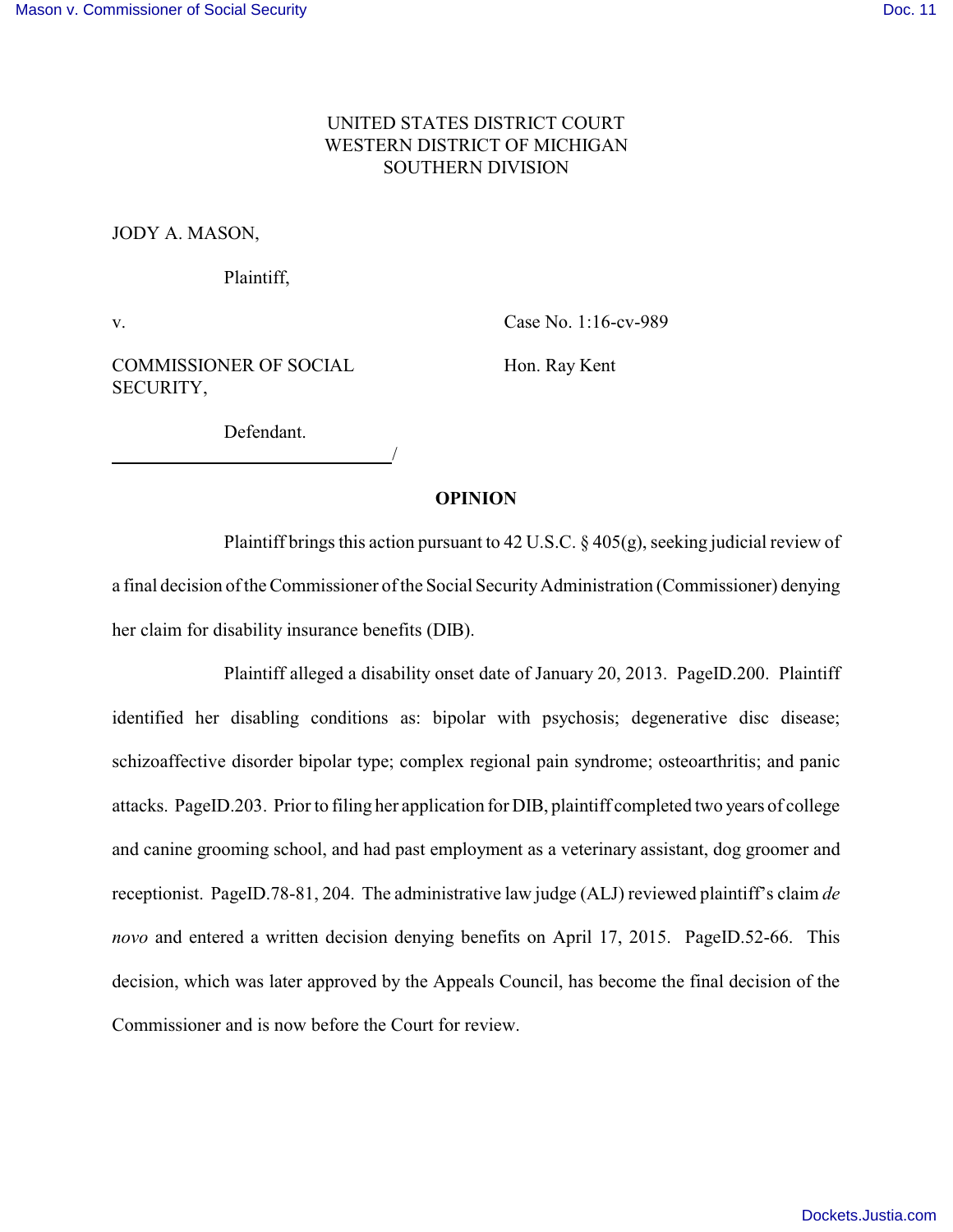### **I. LEGAL STANDARD**

This Court's review of the Commissioner's decision is typically focused on determining whether the Commissioner's findings are supported by substantial evidence. 42 U.S.C. §405(g); *McKnight v. Sullivan*, 927 F.2d 241 (6th Cir. 1990). "Substantial evidence is more than a scintilla of evidence but less than a preponderance; it is such relevant evidence as a reasonable mind might accept as adequate to support a conclusion." *Cutlip v. Secretary of Health & Human Services*, 25 F.3d 284, 286 (6th Cir. 1994). A determination of substantiality of the evidence must be based upon the record taken as a whole. *Young v. Secretary of Health & Human Services*, 925 F.2d 146 (6th Cir. 1990).

The scope of this review is limited to an examination of the record only. This Court does not review the evidence *de novo*, make credibility determinations or weigh the evidence. *Brainard v. Secretary of Health &Human Services*, 889 F.2d 679, 681 (6th Cir. 1989). The fact that the record also contains evidence which would have supported a different conclusion does not undermine the Commissioner's decision so long as there is substantial support for that decision in the record. *Willbanks v. Secretary of Health & Human Services*, 847 F.2d 301, 303 (6th Cir. 1988). Even if the reviewing court would resolve the dispute differently, the Commissioner's decision must stand if it is supported by substantial evidence. *Young*, 925 F.2d at 147.

A claimant must prove that he suffers from a disability in order to be entitled to benefits. A disability is established by showing that the claimant cannot engage in substantial gainful activity by reason of any medically determinable physical or mental impairment which can be expected to result in death or which has lasted or can be expected to last for a continuous period of not less than twelve months. *See* 20 C.F.R. § 404.1505; *Abbott v. Sullivan*, 905 F.2d 918, 923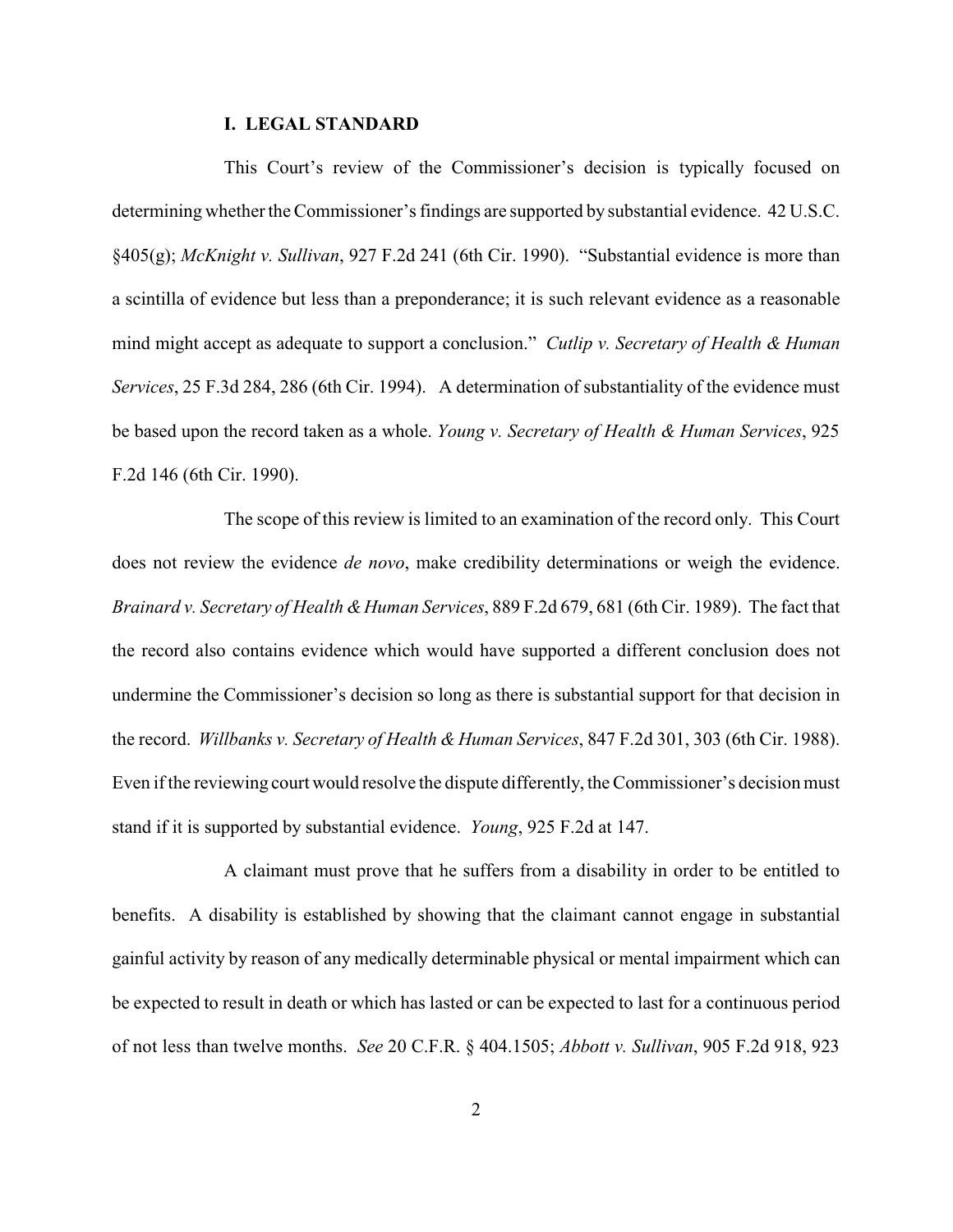(6th Cir. 1990). In applying the above standard, the Commissioner has developed a five-step analysis:

The Social Security Act requires the Secretary to follow a "five-step sequential process" for claims of disability. First, plaintiff must demonstrate that she is not currently engaged in "substantial gainful activity" at the time she seeks disability benefits. Second, plaintiff must show that she suffers from a "severe impairment" in order to warrant a finding of disability. A "severe impairment" is one which "significantly limits . . . physical or mental ability to do basic work activities." Third, if plaintiff is not performing substantial gainful activity, has a severe impairment that is expected to last for at least twelve months, and the impairment meets a listed impairment, plaintiff is presumed to be disabled regardless of age, education or work experience. Fourth, if the plaintiff's impairment does not prevent her from doing her past relevant work, plaintiff is not disabled. For the fifth and final step, even if the plaintiff's impairment does prevent her from doing her past relevant work, if other work exists in the national economy that plaintiff can perform, plaintiff is not disabled.

*Heston v. Commissioner of Social Security*, 245 F.3d 528, 534 (6th Cir. 2001) (citations omitted).

The claimant bears the burden of proving the existence and severity of limitations caused by her impairments and the fact that she is precluded from performing her past relevant work through step four. *Jones v. Commissioner of Social Security*, 336 F.3d 469, 474 (6th Cir. 2003). However, at step five of the inquiry, "the burden shifts to the Commissioner to identify a significant number of jobs in the economy that accommodate the claimant's residual functional capacity (determined at step four) and vocational profile." *Id.* If it is determined that a claimant is or is not disabled at any point in the evaluation process, further review is not necessary. *Mullis v. Bowen*, 861 F.2d 991, 993 (6th Cir. 1988).

### **II. ALJ'S DECISION**

Plaintiff's claim failed at the fifth step of the evaluation. At the first step, the ALJ found that plaintiff did not engage in substantial gainful activity during the relevant time period,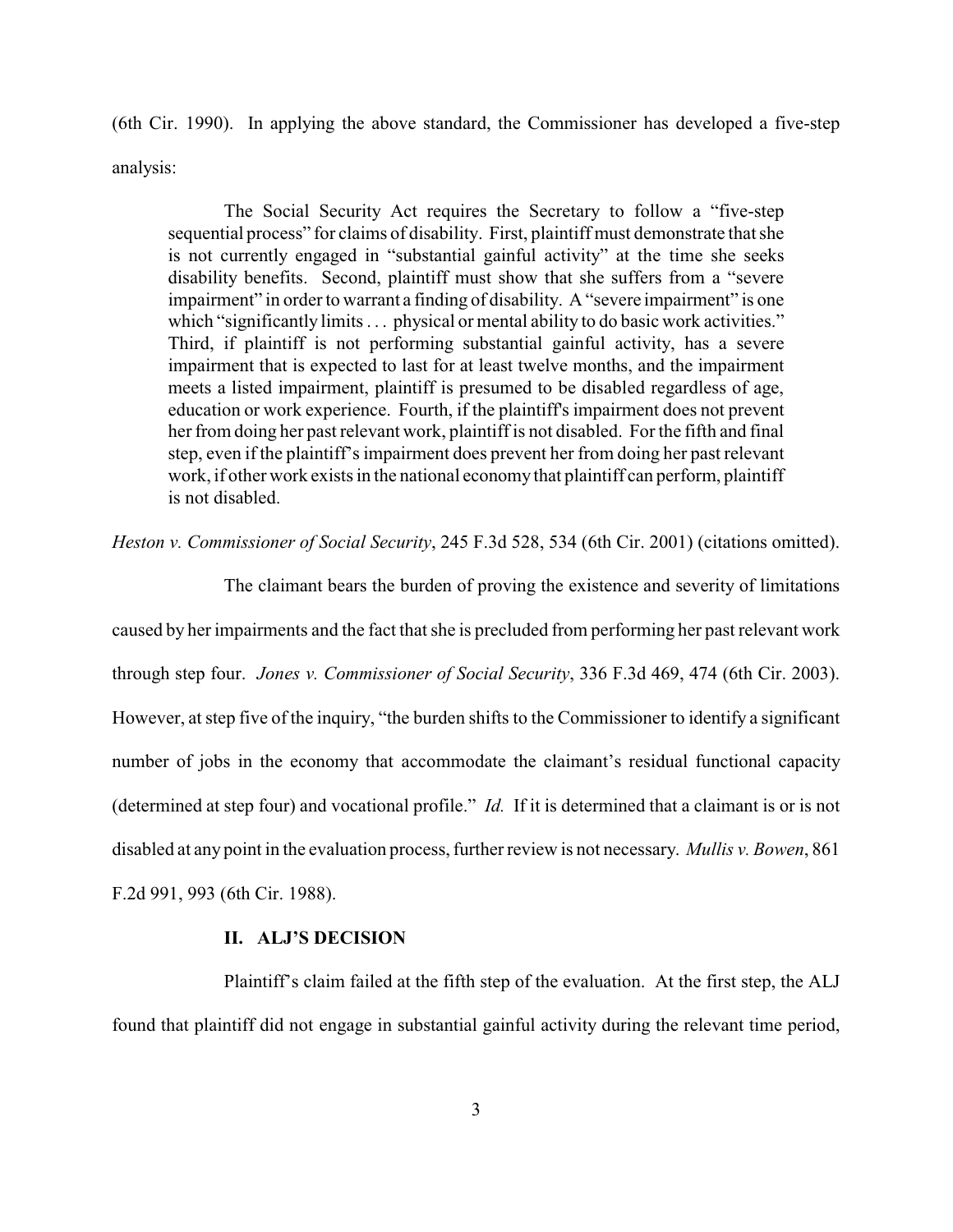which is from January 20, 2013 (her alleged onset date) through June 30, 2014 (her date last insured). PageID.54. At the second step, the ALJ found that through the date last insured, plaintiff had severe impairments of: obesity; complex regional pain syndrome of the right lower extremity; status post lumbar laminectomy; sciatica; lumbar radicular syndrome of the right lower extremity; degenerative disc disease of the lumbar spine; schizoaffective disorder; anxiety disorder, not otherwise specified; posttraumatic stress disorder (PTSD); and cannabis abuse in early remission. PageID.54. At the third step, the ALJ found that, through the date last insured, plaintiff did not have an impairment or combination of impairments that met or equaled the requirements of the Listing of Impairments in 20 C.F.R. Pt. 404, Subpt. P, App. 1. PageID.55.

The ALJ decided at the fourth step that, "through the date last insured, the claimant had the residual functional capacity to perform sedentary work as defined in 20 CFR 404.1567(a) except she is limited to simple work and may not perform any fast paced work." PageID.56. The ALJ also found that plaintiff was unable to perform any past relevant work. PageID.64.

At the fifth step, the ALJ determined that through the date last insured, plaintiff could perform a significant number of unskilled, sedentary exertional jobs in the national economy. PageID.64-65. Specifically, the ALJ found that plaintiff could perform the following unskilled work in the region (defined as the State of Michigan): bench assembler (4,900 jobs); inserter (3,600 jobs); and sorter (5,000 jobs). PageID.65. Accordingly, the ALJ determined that plaintiff has not been under a disability, as defined in the Social Security Act, from January 10, 2013 (the alleged onset date) through June 30, 2014 (the date last insured). PageID.65-66.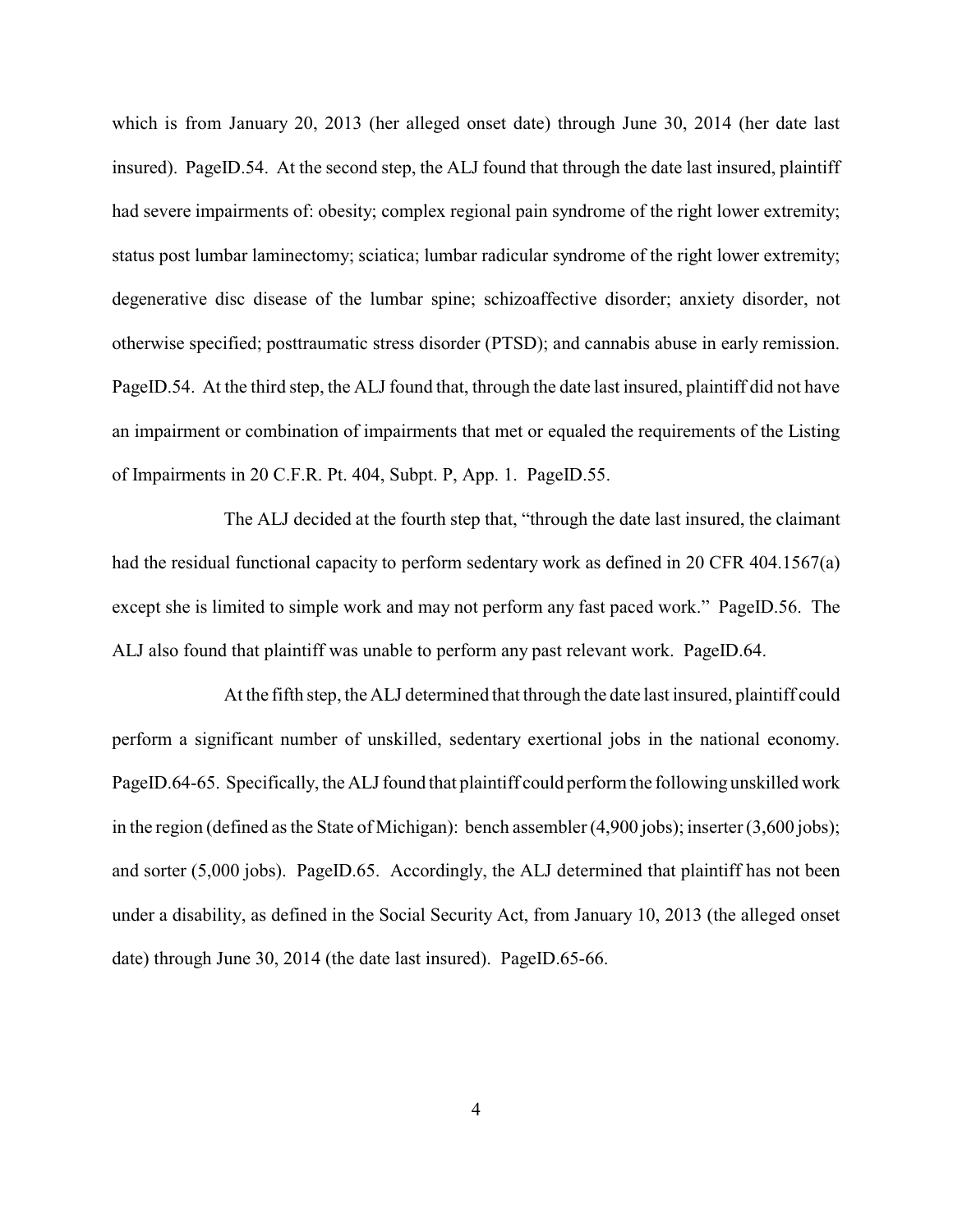## **III. DISCUSSION**

Plaintiff has raised two issues on appeal related to her mental limitations<sup>1</sup>:

# **A. The ALJ failed to properly evaluate the medical opinion evidence and to properly determine plaintiff's mental RFC.**

#### **1. Dr. Thebert's opinions**

Plaintiff contends that the ALJ erred by giving only limited weight to the opinions of her treating psychiatrist, Michael Thebert, M.D. A treating physician's medical opinions and diagnoses are entitled to great weight in evaluating plaintiff's alleged disability. *Buxton v. Halter*, 246 F.3d 762, 773 (6th Cir. 2001). "In general, the opinions of treating physicians are accorded greater weight than those of physicians who examine claimants only once." *Walters v. Commissioner of Social Security*, 127 F.3d 525, 529-30 (6th Cir. 1997). "The treating physician doctrine is based on the assumption that a medical professional who has dealt with a claimant and his maladies over a long period of time will have a deeper insight into the medical condition of the claimant than will a person who has examined a claimant but once, or who has only seen the claimant's medical records." *Barker v. Shalala*, 40 F.3d 789, 794 (6th Cir. 1994). Under the regulations, a treating source's opinion on the nature and severity of a claimant's impairment must be given controlling weight if the Commissioner finds that: (1) the opinion is well-supported by medically acceptable clinical and laboratory diagnostic techniques; and (2) the opinion is not inconsistent with the other substantial evidence in the case record. *See Gayheart v. Commissioner of Social Security*, 710 F.3d 365, 375 (6th Cir. 2013); 20 C.F.R. § 404.1527(c)(2). Finally, the ALJ must articulate good reasons for not crediting the opinion of a treating source. *See Wilson v.*

<sup>&</sup>lt;sup>1</sup> Plaintiff does not dispute the ALJ's decision with respect to her physical limitations.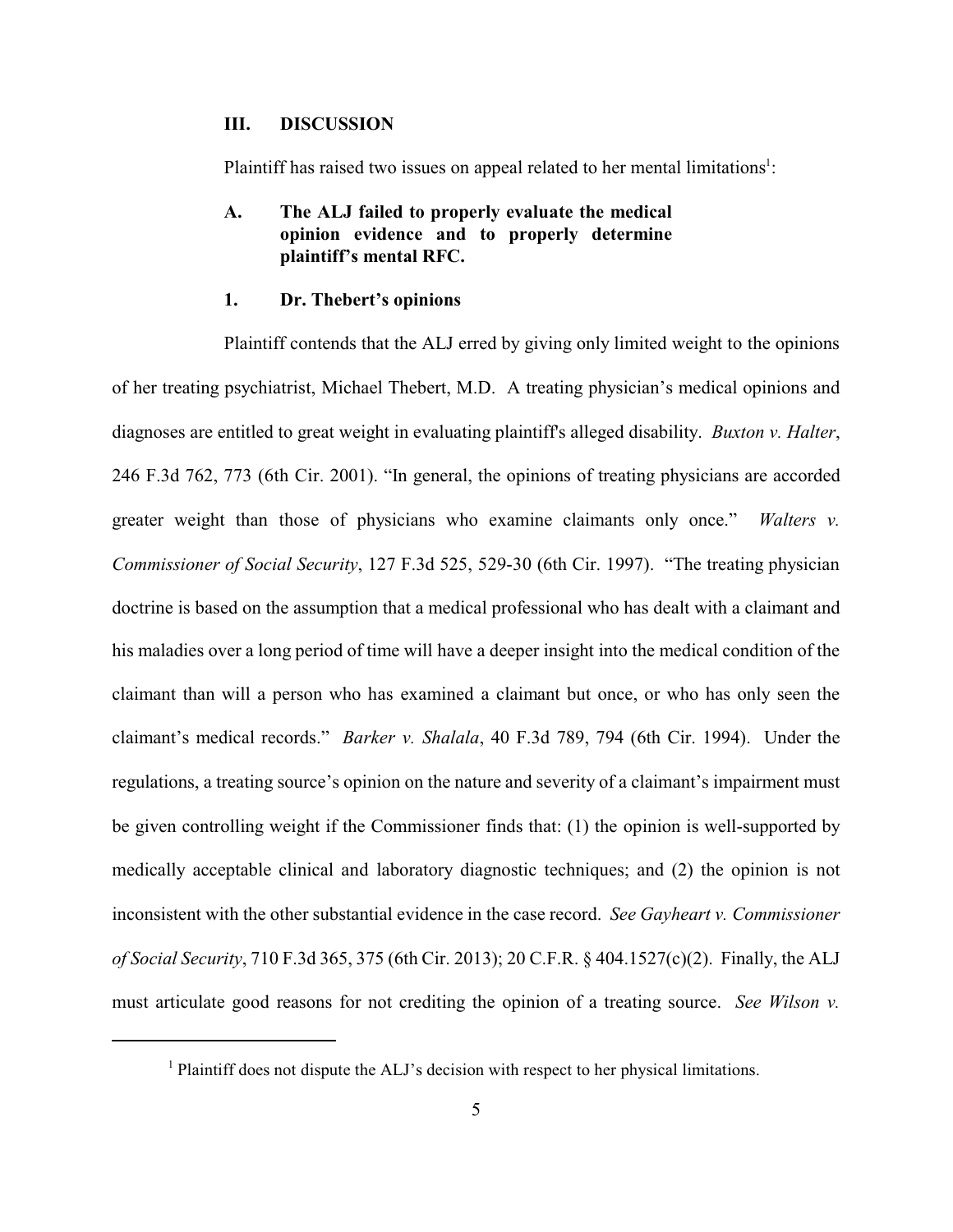*Commissioner of Social Security*, 378 F.3d 541, 545 (6th Cir. 2004); 20 C.F.R. § 404.1527(c)(2)

("[w]e will always give good reasons in our notice of determination or decision for the weight we

give your treating source's opinion").

Here, the ALJ evaluated three opinions given by Dr. Thebert. The ALJ gave limited

weight to the doctor's opinions expressed in an April 29, 2014 questionnaire (PageID.763-770):

[T]he undersigned has considered the April 2014 psychiatric assessment from Dr. Thebert who assessed the claimant with numerous marked limitations in the areas of her ability to sustain concentration and persistence, in her ability to interact socially and adaptation incapable of even low stress work, psychosis restricts any work and [sic] would miss more than three times a month (Exhibit 8F). However, he found her only moderately limited in her ability to understand, remember and carry out one or two step instructions; interact appropriately with the general public, ask simple questions or request assistance; feels reasonable [sic] well when not in a stressful environment (Exhibit 8/F). In deciding whether or not to adopt the treating source's opinion in this situation, the following factors are to be considered along with any other appropriate factors: the examining relationship, the treatment relationship in terms of its frequency and duration, supportability, consistency, and specialization. Particular attention is to be given to the consistency of the opinion with other evidence, the qualifications of the source, and the degree to which the source offers supporting explanations for the opinion (20 CFR 404.1527(d)  $\&$  (f) and Social Security Ruling 96-2p ).

The assessment of Dr. Thebert with numerous marked limitations is afforded limited weight as it is inconsistent with the claimant's treatment and outpatient therapy notes, which showed the claimant had improvement in her symptoms with her prescribed medication regimen and outpatient counseling. Her mental status exams were relatively normal with only occasional mood fluctuations and her intermittent increase in symptoms were noted to be possibly associated with her pain symptomatology (Exhibit 3F/66, 73). Moreover, the undersigned notes that the GAF rating is only a subjective estimate by a clinician, however Dr. Thebert assigned a GAF rating of 55 consistently throughout his records, Exhibit 3F/10, 16, 23, 30, 36, 42, 55, 62, 69, 76, 82, 88, 94; 6F/28, 55; 7F/109, 120, 130, 131; 55; 10F/11, 22, 33, 44; 13F/10, 21, 32; 15F/54), which is inconsistent with his statement of disability and is more consistent with the signs and findings upon examination in the record. Furthermore, the record noted her hallucinations were essentially non-existent, but appeared to be more prominent when the claimant was using cannabis with her prescribed medications. She acknowledged that her cessation of cannabis helped with her hallucinations (Exhibit 16F/l).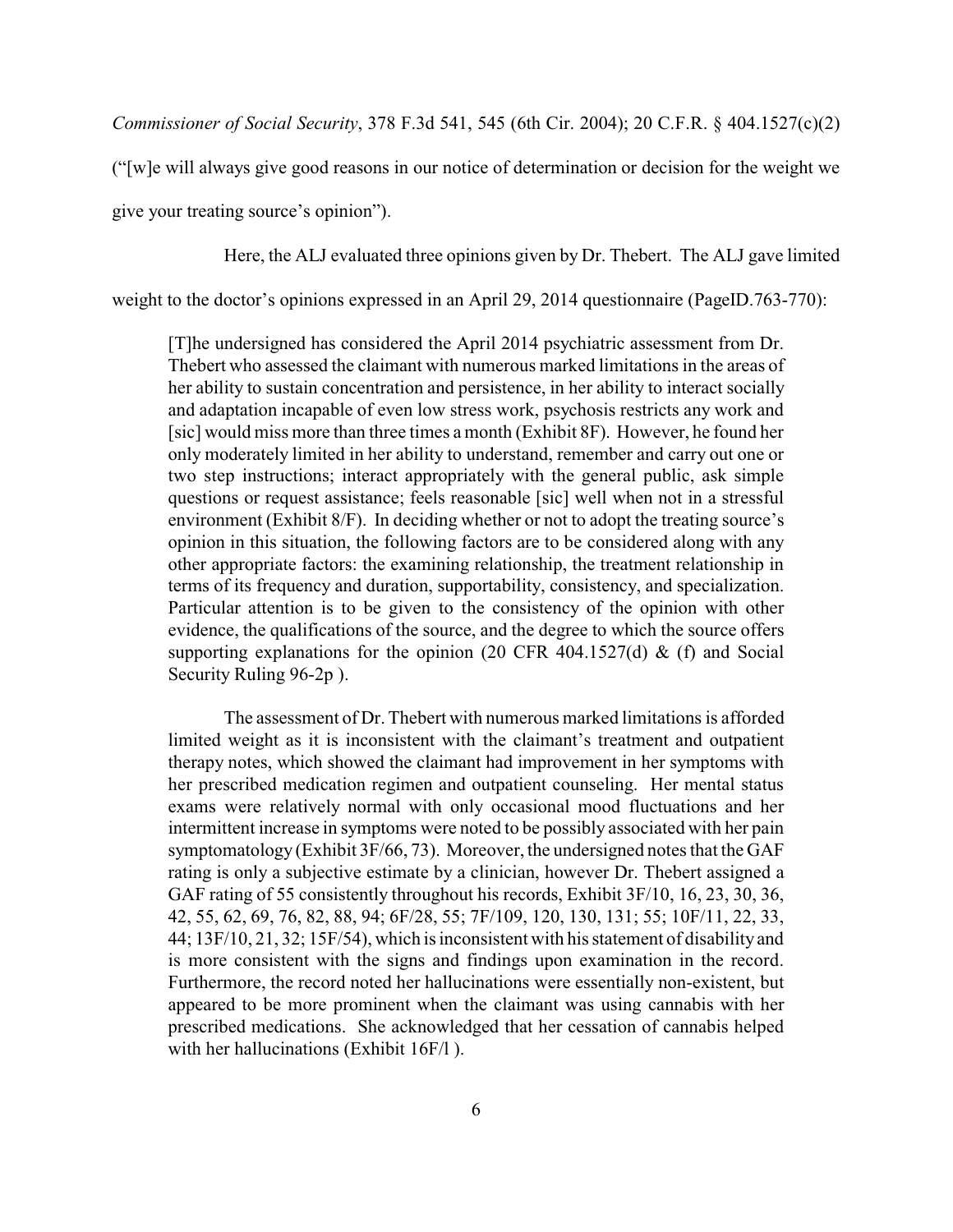PageID.63.

The ALJ gave limited weight to Dr. Thebert's June 3, 2015 opinion (PageID.771):

Moreover, in June 2014 Dr. Thebert opined the claimant was unable to work at all; she will never be able to hold any type of employment (Exhibit 9F). The statement is afforded limited weight as it is vague and does not offer function by function limitations.

PageID.63.

Finally, the ALJ gave limited weight to Dr. Thebert's statement regarding the effect

of plaintiff's use of "drugs and/or alcohol" dated October 28, 2014 (PageID.1036):

Subsequently in an October 2014 statement from Dr. Thebert, which stated that the claimant's DA&A [drug and alcohol abuse] is not material, and she is totally disabled without consideration of anypast or present drug and or alcohol use (Exhibit 14F). This statement is afforded limited weight, because the conclusion as to whether an individual satisfies the statutory definition of "disability" is an issue that is reserved to the Commissioner of Social Security (Social Security Ruling 96-5p; 20 CFR 404.1527). Moreover, the materiality of DA&A is a legal question and not solely a medical issue to be determined by the doctor.

PageID.63-64. $2$ 

# **2. The ALJ's evaluation of the medical record**

Plaintiff contends that the ALJ gave only limited weight to Dr. Thebert's opinions,

due to the ALJ's erroneous conclusion that the doctor's opinions conflicted with the treatment records. In this regard, plaintiff contends that the ALJ's reference to plaintiff's mental status exams as "relatively normal" was contrary to the evidence and not a basis for discounting the doctor's

<sup>&</sup>lt;sup>2</sup> The Court notes that this opinion evaluated plaintiff's condition as it existed about four months after her last insured date. "[I]nsured status is a requirement for an award of disability insurance benefits." *Garner v. Heckler*, 745 F.2d 383, 390 (6th Cir.1984). Evidence of a claimant's medical condition after the last insured date is only considered to the extent it illuminates that condition before the expiration of the claimant's insured status. *Higgs v. Bowen*, 880 F.2d 860, 863 (6th Cir.1988).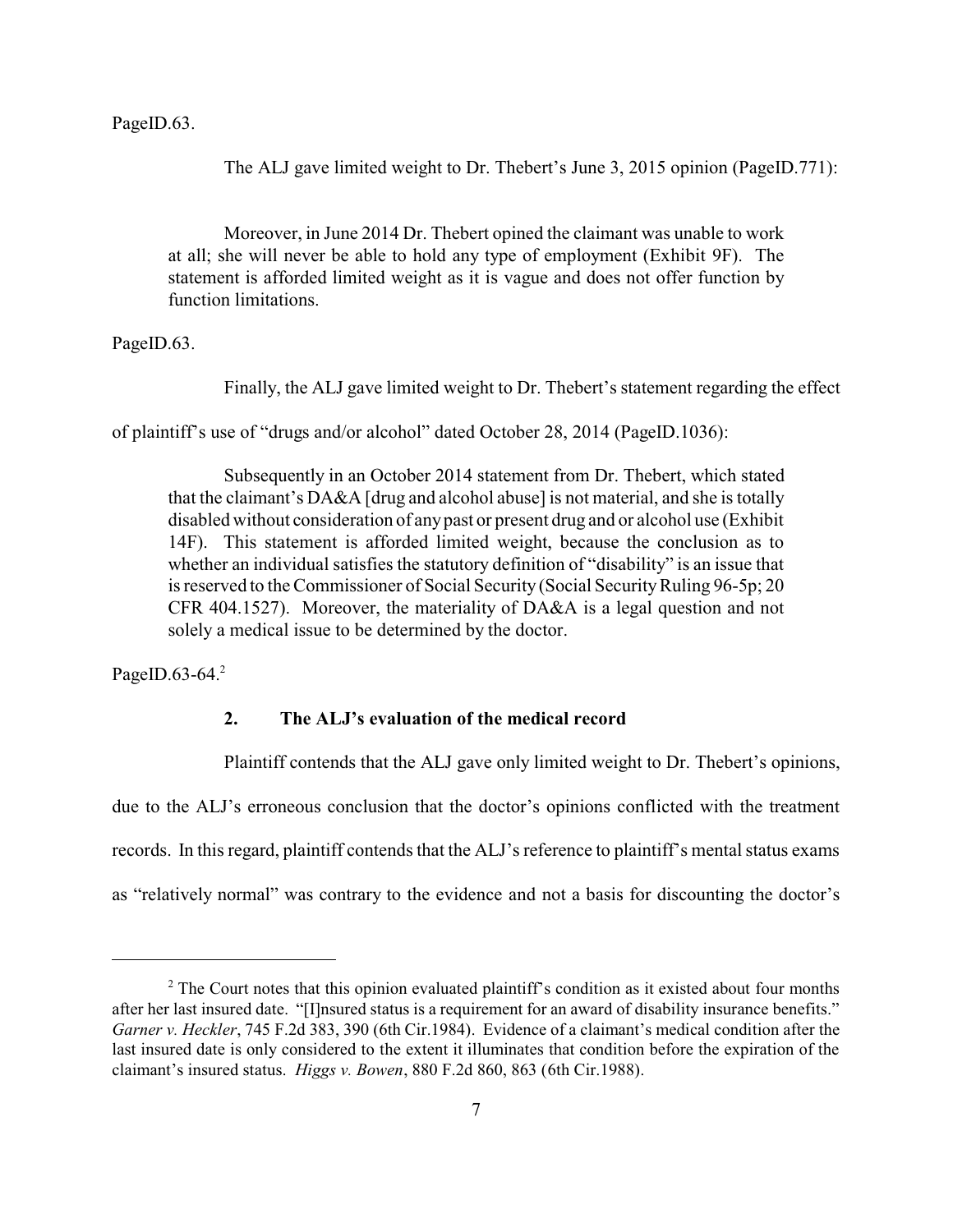opinion. The time frame at issue in this case is about 18 months, i.e., from plaintiff's alleged disability onset date of January 20, 2013 through her date last insured of June 30, 2014. To place plaintiff's medical history in context and to respond to plaintiff's claim, the Court will set forth the ALJ's review evaluation of that evidence in its entirety:

Addressing the claimant's schizoaffective disorder, anxiety disorder, not otherwise specified, posttraumatic stress disorder and cannabis abuse in early remission, the claimant has a history of mental health issues. On January 24, 2013, the claimant was admitted to Forest View due to increasing depression and anxiety along with hallucinations (Exhibit lF/14-21). During the course of admission, she participated in the trauma program and was able to improve her insight and be a part of her improvement. Her medications were adjusted and she was cooperative with both one on one therapy as well as group therapy (Exhibit lF/14-27). At discharge, the claimant was not suicidal, her hallucinations had decreased to zero and her anxiety and depression had reduced to a manageable level. As a result, the claimant was discharged to the partial program so that she could continue to receive support while she continued to improve (Exhibit lF/4-7).

Outpatient records from Pine Rest through March 2013 noted there was mutual decision between the claimant and her therapist to terminate partial hospital treatment. She was transferred to dialectical behavior therapy (DBT), which was helpful in the past. However, it was going to be a period of several weeks before she could start the DBT treatment and the claimant declined any treatment until then (Exhibit 6F/1). April 2013, records from Frieda-Aboul-Fotuh, M.D., a psychiatrist, noted the claimant had improved since restarting Cymbalta and she was happy with her medication treatment regimen (Exhibit 6F/25). He recommended she continue therapy. In addition, she was no longer hallucinating. Moreover, while she indicated she was struggling with organization, she had missed her last appointment with Dr. Fotuh and her last two therapy appointments (Exhibit 6F/27).

Pine Rest Northwest Clinic progress notes for outpatient therapy, from Rebecca Doane, LMSW covering the period May 2013 through October 2013, and a psychosocial evaluation, noted the claimant reported she was very depressed and had not left the house for two weeks, she would sit in a chair, surf the internet and sleep (Exhibit 3F/2). She had symptoms of anxiety and worry, decreased energy, depressed mood and sleep disturbance (Exhibit 3F/25). Diagnosis included schizoaffective disorder, anxietydisorder, not otherwise specified and cannabis abuse in remission (Exhibit 3F/10). The claimant's medications included Xanax, Cymbalta, Seroquel, Gabapentin and Topiramate (Exhibit 3F/25). After a few months with medications and outpatient therapy, the claimant reported she was feeling better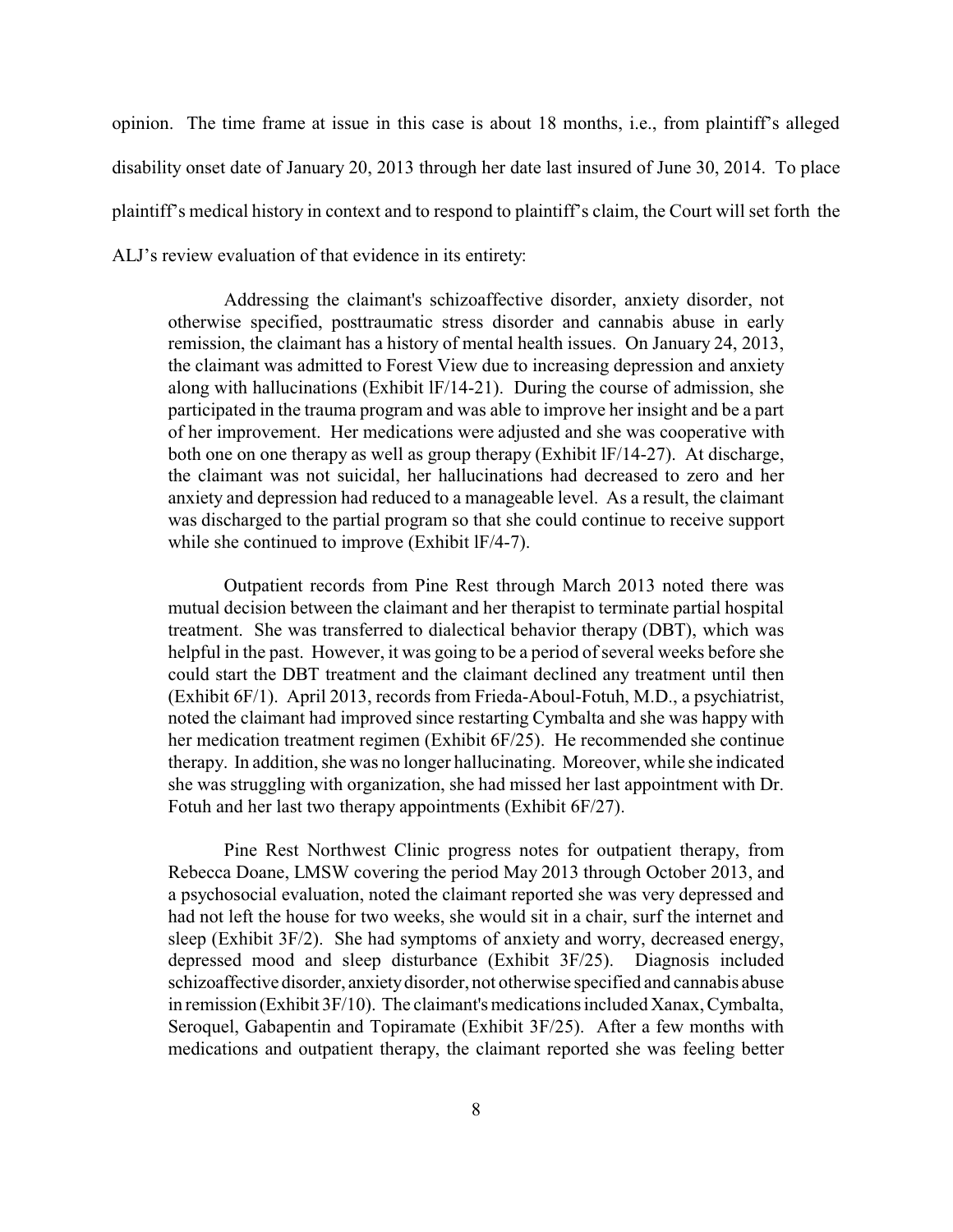(Exhibit 3F/27), she had increased motivation, she was doing chores and showering, and was making lifestyle changes to her diet and exercise (Exhibit 3F/59). While at times she had an increase in mental symptoms, it was noted it could be related to her pain, as her physical pain was more an issue than her depression (Exhibit 3F/66, 73). Moreover, while she had occasionally hallucinated, she stated she knew what the hallucinations were and had no desire or intent to act on any emotion brought about by the hallucinations. Additionally, the records noted she was not a suicidal or homicidal risk (Exhibit 3F/73). Furthermore, it was noted she was using cannabis semi-regularly, even though she told Dr. Mankoff she would quit (Exhibit 3F/91 ).

Additional records from February 2014 to April 2014 on exam noted the claimant had appropriate dress, she was friendly, had good eye contact, was calm, had a steady gait and normal rate of speech. Her conversation was intact and she had no hallucinations, or delusions (Exhibit 7F/106-108). Moreover, her affect was euthymic, and her thought process was logical and linear (Exhibit 7F/118, 130). The claimant continued with outpatient therapythrough July2014, with relativelynormal mental status exams, and no evidence of hallucinations or delusions. At times she had an anxious affect, but she made good eye contact, was friendly, she was sleeping better and her mood was fair. Dr. Thebert made medications adjustments as needed (Exhibit l0F/2-43). July 2014 records from Dr. Mankoff, from the Pain Clinic noted the claimant reported she had not hallucinated and indicated she had stopped using cannabis, which helped with the decreased hallucinations (Exhibit 16F/1). Dr. Thebert noted the claimant's cannabis use was in early remission, she testified she had quit using cannabis.

Subsequent records through October 2014 noted the claimant continued with outpatient treatment. She reported she was feeling better, her appetite was lower, and her mood seemed to be stabilizing. She had relatively normal mental status exams. Although she had some noted fluctuations in her mood, she had no significant recurrent hallucinations or suicidal ideation (13F/4-31 ).

The undersigned notes the record contains multiple global assessment of functioning (GAF) scores, ranging from 25 (Exhibit lF/20) on admission for psychiatric treatment, which indicated some danger of hurting self or others or occasionally fails to maintain minimum personal hygiene or gross impairment in communication;  $63$  (Exhibit IF/4) at discharge, which indicated some mild symptoms or some difficulty in social, occupational or school functioning but generally functioning prettywell, has some meaningful interpersonal relationships; 45 (Exhibit 6F/1), which indicated some impairment in realitytesting or communication or major impairment in several area, such as work or school, family relations, judgment, thinking or mood and GAF ratings of 55, throughout the records from Dr. Thebert, which indicated only moderate symptoms or moderate difficulty in social, occupation or school functioning as set forth in the Diagnostic and Statistical Manual of Mental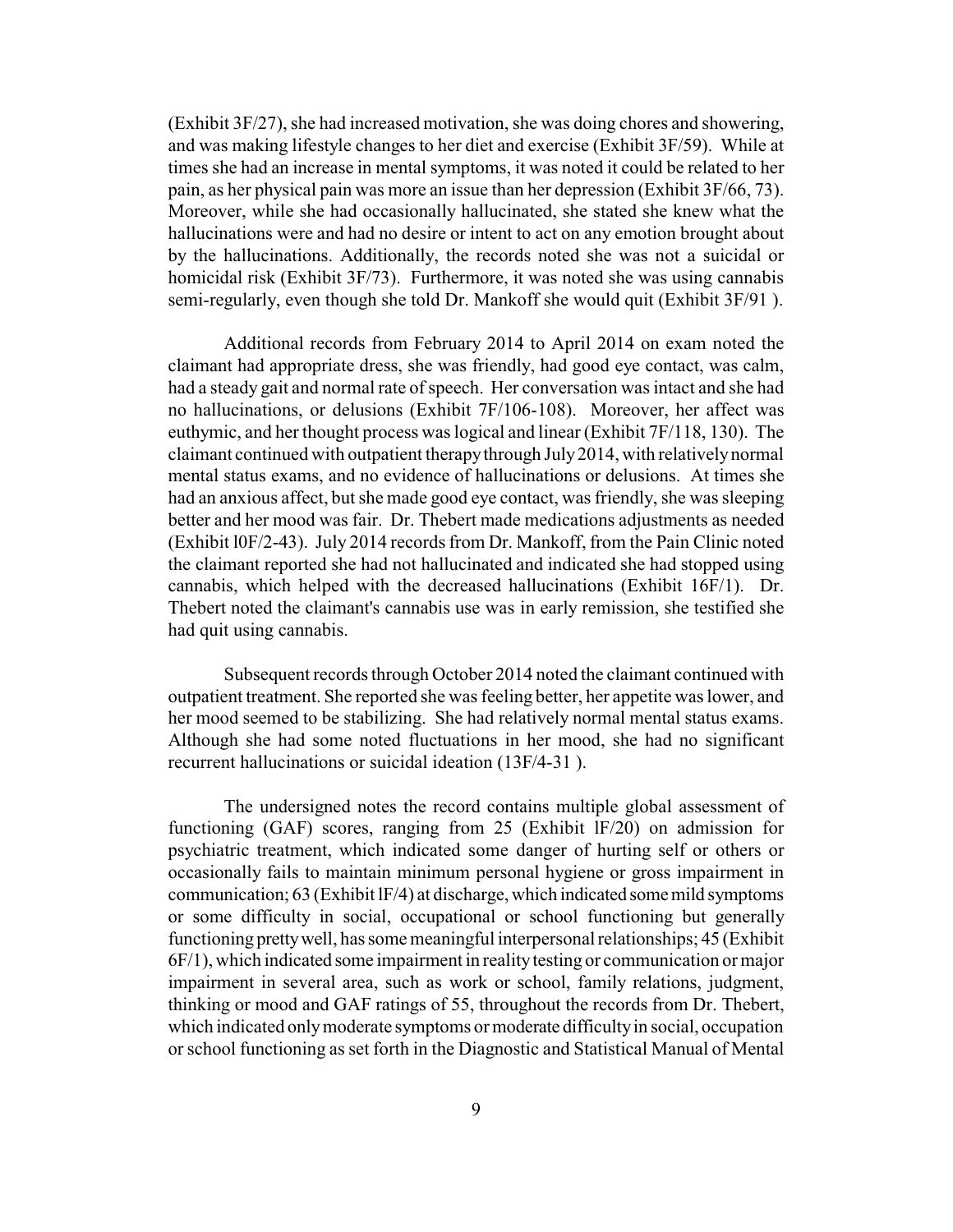Disorders (DSM) (Exhibit 3F/10, 16, 23, 30, 36, 42, 55, 62, 69, 76, 82, 88, 94; 6F/28, 55; 7F/109, 120, 130, 131; 55; l0F/ 11, 22, 33, 44; 13F/10, 21, 32; 15F/54). The undersigned affords little weight to these opinions, as GAF scores are highly subjective and non-standardized, as evidenced by the range of scores. Furthermore, GAF scores do not assign corresponding functional limitations and do not indicate whether the scores are intended to describe symptom severity or limitations in functioning.

PageID.59-61.

In her brief, plaintiff provides a list of citations to the medical record which she contends are contrary to the ALJ's evaluation of the medical evidence and demonstrate that clinical findings checked off in Dr. Thebert's April 29, 2014 questionnaire (PageID.764) are "wholly consistent with the mental status exams":

Dr. Thebert stated that the limitations he found for Plaintiff were based on evidence of mood disturbance, emotional lability, delusions or hallucinations, and perceptual disturbances (PageID.764). These findings are wholly consistent with mental status examinations throughout the period at issue (PageID.334-336, 617, 620, 623, 625, 632, 635-638, 657-659, 669, 680, 691, 702, 713, 724, 735, 781, 792, 802, 814, 1010, 1021, and 1032-1033) and are appropriate medical findings in the context of mental impairments.

Plaintiff's Brief at PageID.1142.

Plaintiff's argument consists of an invitation for this Court to review 30 pages of mental examination records and then determine that Dr. Thebert's April 29, 2014 clinical findings of mood disturbance, emotional lability, delusions or hallucinations, and perceptual disturbances are "wholly consistent" with the results of those examinations. Plaintiff's invitation is beyond the scope of this review. It is the ALJ's responsibility to weigh conflicting evidence. *See Buxton v. Halter*, 246 F.3d 762, 775 (6th Cir. 2001). The ALJ performed an extensive review of the medical evidence and evaluated Dr. Thebert's opinion in light of that evidence. It is not this Court's task to review the evidence *de novo*, make credibility determinations, or weigh the evidence. *Brainard*, 889 F.2d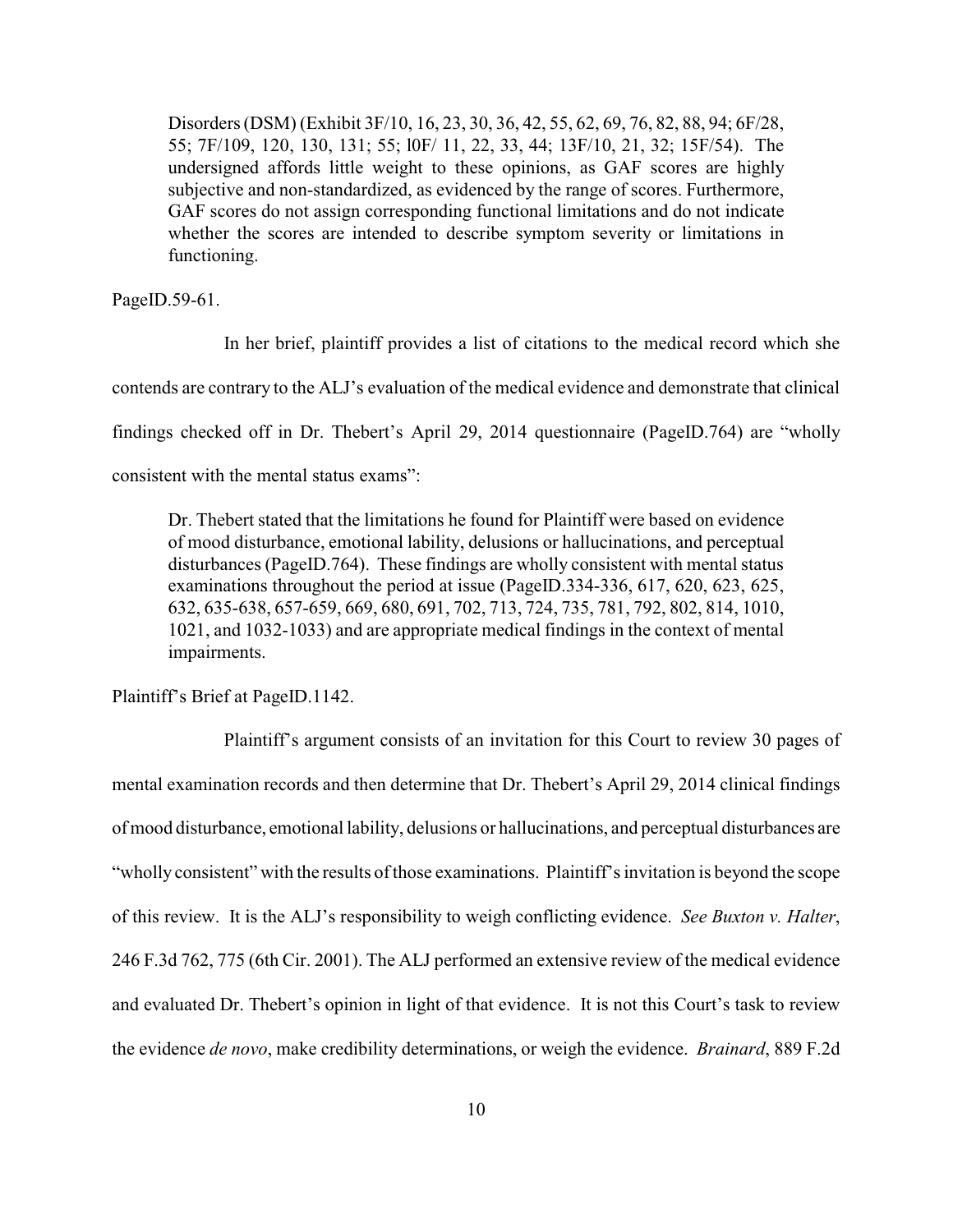at 681. *See Reynolds v. Commissioner of Social Security*, 424 Fed. Appx. 411, 414 (6th Cir. 2011) ("This court reviews the entire administrative record, but does not reconsider facts, re-weigh the evidence, resolve conflicts in evidence, decide questions of credibility, or substitute its judgment for that of the ALJ."). The purpose of this Court's review is to determine whether there is substantial support for the ALJ's decision in the record. *Willbanks*, 847 F.2d at 303. Based on this record, the ALJ gave good reasons for the weight assigned to Dr. Thebert's opinions, and those reasons are supported by substantial evidence as set forth in the ALJ's decision. Accordingly, this claim of error is denied.

### **3. GAF scores**

Plaintiff contends that the ALJ improperly relied on her GAF scores. The Court disagrees. The GAF score is a subjective determination that represents "the clinician's judgment of the individual's overall level of functioning" on a hypothetical continuum of mental health-illness. American PsychiatricAssociation,*Diagnostic and Statistical Manual of Mental Disorders (DSM-IV-TR)*, (4th ed., text rev., 2000), pp. 32, 34. The GAF score is taken from the GAF scale, which rates individuals' "psychological, social, and occupational functioning," and "may be particularly useful in tracking the clinical progress of individuals in global terms." *Id*. at 32. The GAF scale ranges from 100 to 1. *Id.* at 34. At the high end of the scale, a person with a GAF score of 100 to 91 has "no symptoms." *Id.* At the low end of the GAF scale, a person with a GAF score of 10 to 1 indicates "[p]ersistent danger of hurting self or others (e.g., recurrent violence) OR persistent inability to maintain minimal personal hygiene OR serious suicidal act with clear expectation of death." *Id.*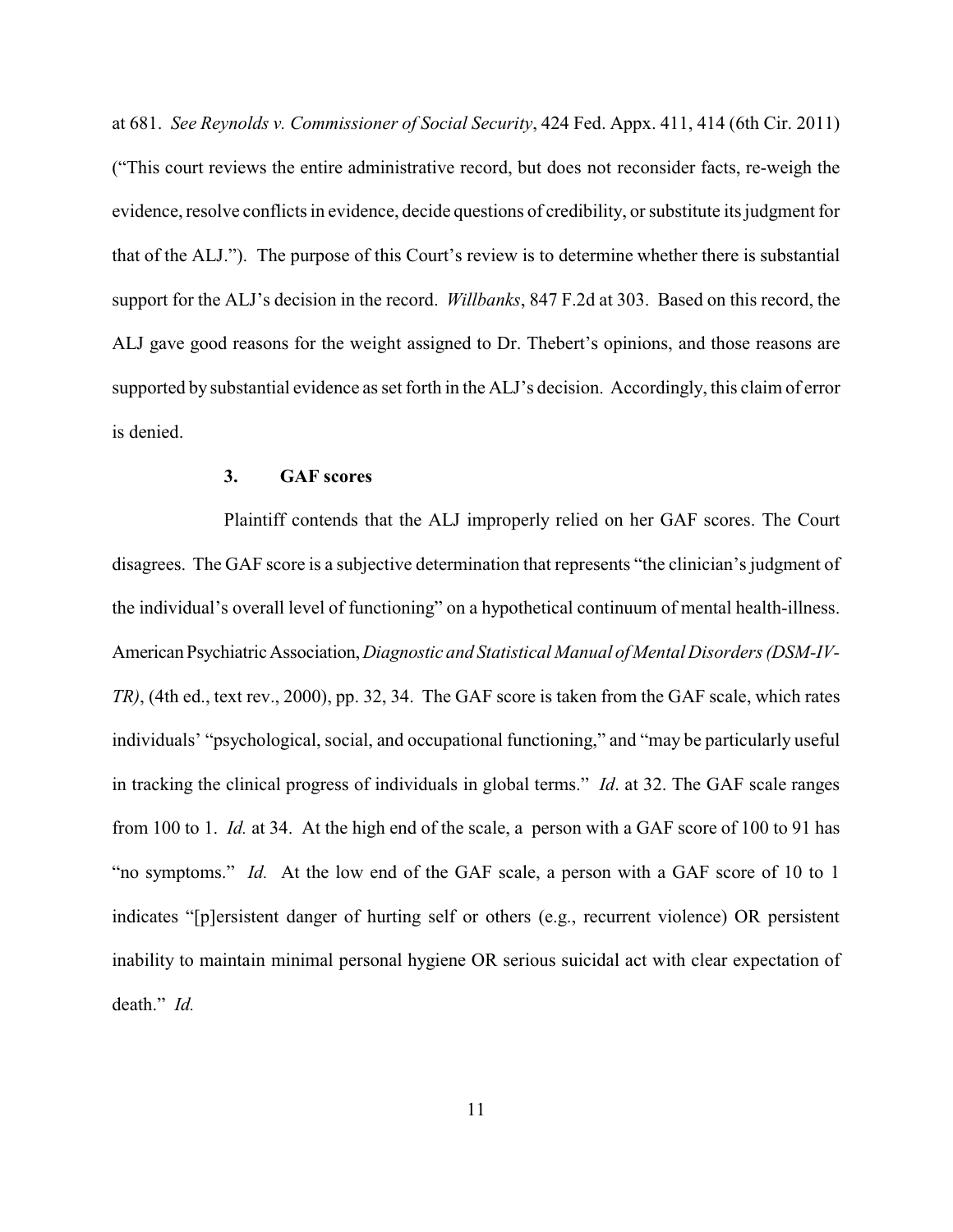As the Sixth Circuit explained in *Kennedy v. Astrue*, 247 Fed. Appx.761 (6th Cir.

2007):

GAF is a clinician's subjective rating of an individual's overall psychological functioning. A GAF score may help an ALJ assess mental RFC, but it is not raw medical data. Rather, it allows a mental health professional to turn medical signs and symptoms into a general assessment, understandable by a lay person, of an individual's mental functioning.

*Kennedy*, 247 Fed. Appx. at 766.

The Sixth Circuit has observed that a GAF score "may have little or no bearing on the subject's social and occupational functioning," *Kornecky v. Commissioner of Social Security*, 167 Fed. Appx. 496, 511 (6th Cir.2006), and rejected the proposition that a determination of disability can be based solely on the unsupported, subjective determination of a GAF score, *Rutter v. Commissioner of Social Security*, No. 95-1581, 1996 WL 397424 at \*2 (6th Cir. July 15, 1996). Furthermore, there are no "statutory, regulatory, or other authority requiring the ALJ to put stock in a GAF score in the first place." *Kornecky*, 167 Fed. Appx. at 511. *See Oliver v. Commissioner of Social Security*, 415 Fed. Appx. 681, 684 (6th Cir. 2011) ("[t]he GAF scale . . . does not have a direct correlation to the severity requirements in [the agency's] mental disorders listings"), quoting Response to Comment, Final Rules on Revised Medical Criteria for Evaluating Mental Disorders and Traumatic Brain Injury, 65 FR 50746, 50764-65 (Aug. 21, 2000).

Here, the ALJ referred to the GAF scores for the purpose of pointing out that Dr. Thebert used this diagnostic tool on numerous occasions and that on those occasions made the subjective determination that plaintiff had a GAF score of 55. PageID.63. $<sup>3</sup>$  Under the GAF scale</sup>

<sup>&</sup>lt;sup>3</sup> While the ALJ was faced with multiple GAF scores in this case, it is unclear to this Court whether GAF scores will have any relevance in determining future disability claims. As one court observed, the current edition of the *Diagnostic and Statistical Manual of Mental Disorders* no longer uses the GAF scale: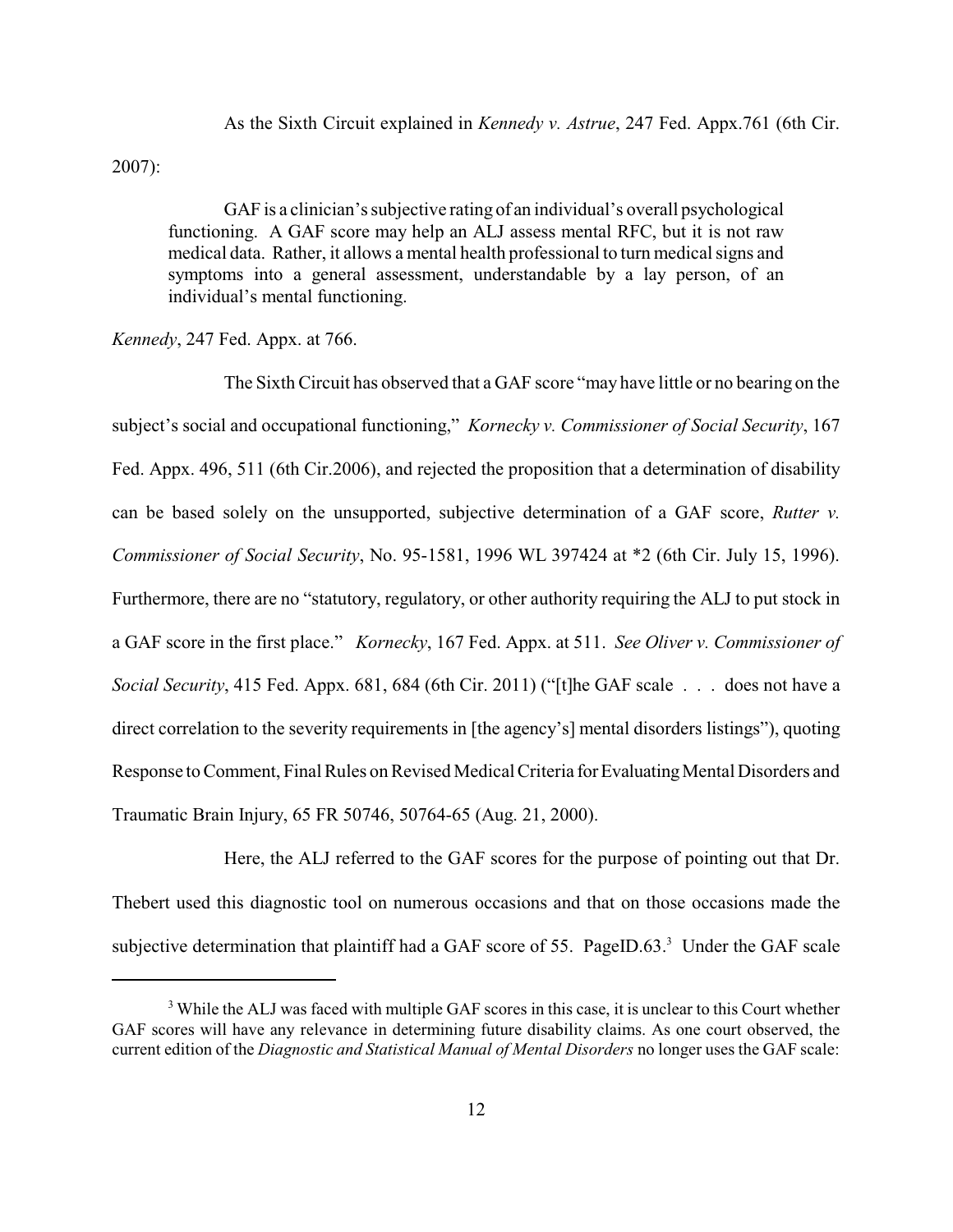these scores indicate "moderate symptoms (e.g., flat affect and circumstantial speech, occasional panic attacks) OR any moderate difficulty in social, occupational, or school functioning (e.g., few friends, conflicts with peers or co-workers)." *DSM-IV-TR* at p. 34. Assuming that Dr. Thebert considered a GAF score of 55 to mean "moderate symptoms" as noted in the *DXM-IV-TR*, the ALJ found that this score was inconsistent with the doctor's statement of disability. PageID.63. The ALJ did not err in attempting to reconcile one of Dr. Thebert's diagnostic tools (the GAF score) with the medical record and the doctor's opinions. *See generally Buxton v. Halter*, 246 F.3d 762, 775 (6th Cir. 2001) (observing that the ALJ has "the enormous task of making sense of the record, reconciling conflicting medical opinions and evidence, and weighing the credibility of [the claimant's] subjective complaints").

# **4. ALJ's mental residual functional capacity (RFC) is not supported by medical evidence**

RFC is a medical assessment of what an individual can do in a work setting in spite of functional limitations and environmental restrictions imposed byall of his medicallydeterminable impairments. 20 C.F.R. § 404.1545. It is defined as "the maximum degree to which the individual retains the capacity for sustained performance of the physical-mental requirements of jobs." 20 C.F.R. Part 404, Subpt. P, App. 2, § 200.00(c).

The most recent (5th) edition of the *Diagnostic and Statistical Manual of Mental Disorders* does not include the GAF scale. The American Psychiatric Association has explained, "Clinician-researchers . . . have conceptualized [the] need for treatment as based on diagnosis, severity of symptoms and diagnosis, dangerousness to self or others, and disability in social and self-care spheres. We do not believe that a single score from a global assessment, such as the GAF, conveys information to adequately assess each of these components, which are likely to vary overtime." http://www.dsm5.org ("FAQs About DSM-5 Implementation -- For Clinicians").

*Judy v. Colvin*, No. 3:13CV00257, 2014 WL 1599562 at \*9 (S.D. Ohio April 21, 2014), report and recommendation adopted, 2014 WL 1900614 (May 9, 2014).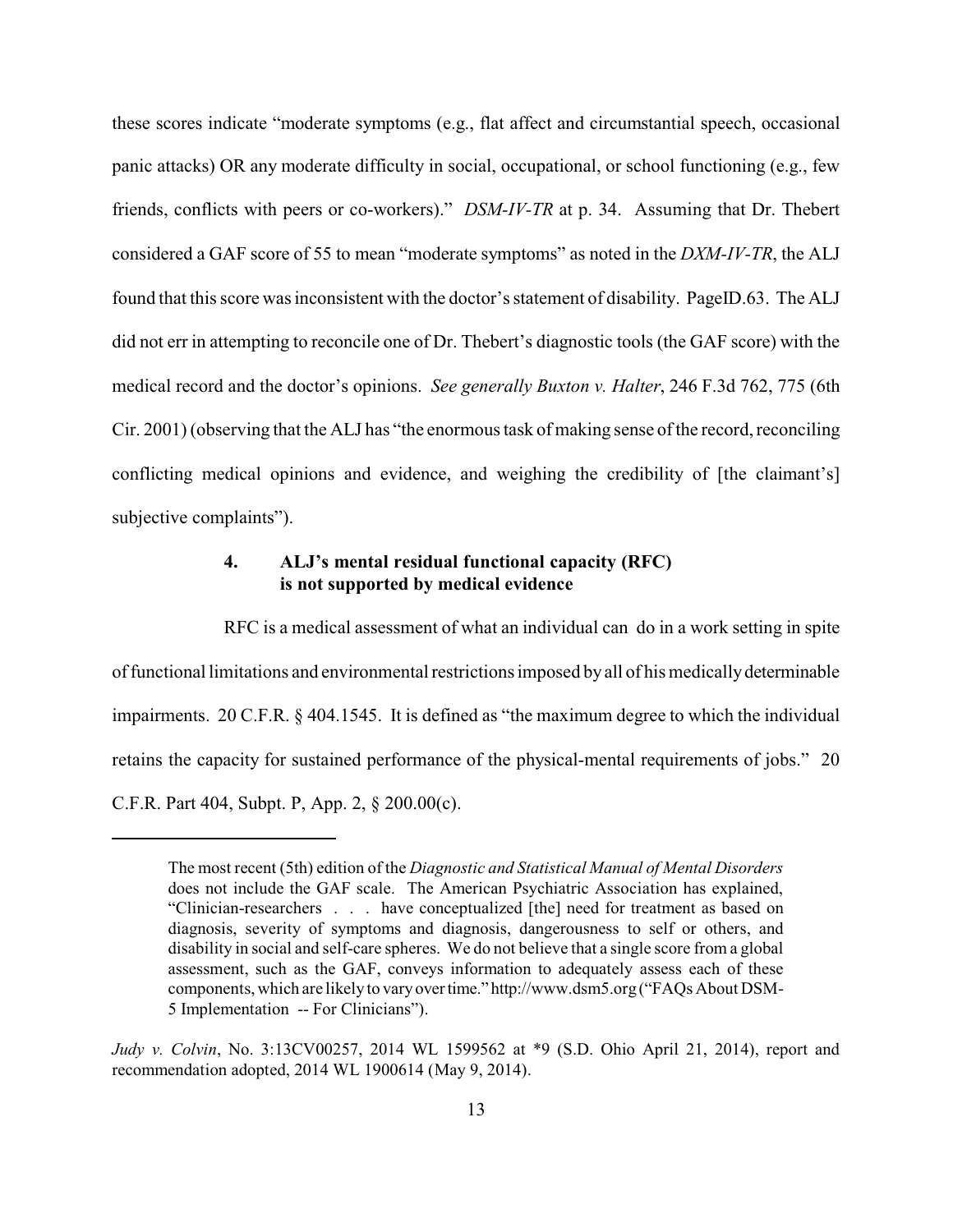Plaintiff contends that the ALJ failed to cite medical evidence to support the mental RFC. Here, the ALJ found that through the date last insured, plaintiff had the RFC to perform sedentary work "except she is limited to simple work and may not perform any fast paced work." PageID.56. "[T]he ALJ is charged with the responsibility of determining the RFC based on her evaluation of the medical and non-medical evidence." *Rudd v. Commissioner of Social Security*, 531 Fed. Appx. 719, 728 (6th Cir. 2013). In evaluating a claimant's RFC, "the ALJ need only articulate how the evidence in the record supports the RFC determination, discuss the claimant's ability to perform sustained work-related activities, and explain the resolution of any inconsistencies in the record." *Delgado v. Commissioner of Social Security*, 30 Fed.Appx. 542, 547-548 (6th Cir. 2002) (citations and quotation marks omitted).

The ALJ's explained plaintiff's mental RFC in pertinent part as follows:

In sum, the above residual functional capacity assessment is supported by the medical evidence of record. . . The undersigned finds that the preponderance of credible evidence establishes that the claimant experienced no greater than mild to moderate functional limitations upon her ability to perform basic work activities.

PageID.64. Plaintiff contends that this explanation is insufficient because the ALJ failed to cite any specific medical evidence and did not rely on any persuasive non-medical facts. The Court disagrees. Support for the ALJ's RFC can be found in Dr. Thebert's April 29, 2014 opinion, in which the doctor stated that plaintiff was only moderately limited: in her ability to understand, remember and carry out one or two step instructions; in her ability to interact appropriately with the general public, ask simple questions or request assistance; and that she feels reasonably well when not in a stressful environment. PageID.63, 766-768. As discussed, the ALJ did not outright reject the doctor's opinions, but gave them "limited weight." Based on the record as a whole, it appears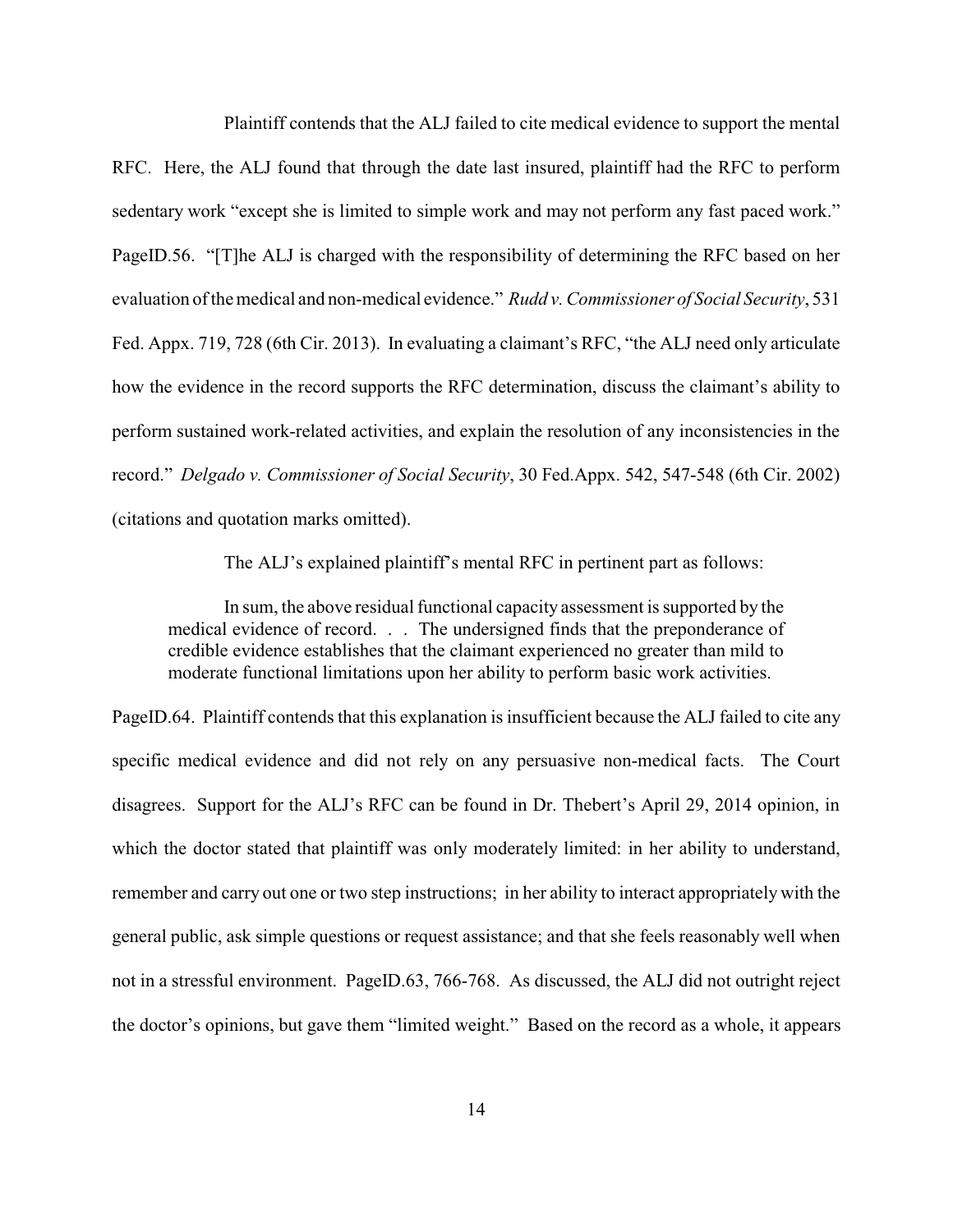to the Court that the ALJ gave some weight to these moderate restrictions, which support the RFC limiting plaintiff to simple work that is not fast paced.

While the basis for the ALJ's mental RFC determination could have been better articulated, it is supported by evidence in the record. The Court finds no basis to remand this matter back to the administrative agency. *See Fisher v. Bowen*, 869 F.2d 1055, 1057 (7th Cir. 1989) ("No principle of administrative law or common sense requires [a reviewing court] to remand a case in quest of a perfect opinion unless there is reason to believe that the remand might lead to a different result."). Accordingly, plaintiff's claim of error is denied.

# **B. The ALJ failed to properly evaluate plaintiff's credibility.**

Plaintiff contends that the ALJ failed to properly evaluate her credibility. An ALJ may discount a claimant's credibility where the ALJ "finds contradictions among the medical records, claimant's testimony, and other evidence." *Walters*, 127 F.3d at 531. "It [i]s for the [Commissioner] and his examiner, as the fact-finders, to pass upon the credibility of the witnesses and weigh and evaluate their testimony." *Heston*, 245 F.3d at 536, *quoting Myers v. Richardson*, 471 F.2d 1265, 1267 (6th Cir. 1972). The court "maynot disturb" an ALJ's credibilitydetermination "absent [a] compelling reason." *Smith v. Halter*, 307 F.3d 377, 379 (6th Cir. 2001). The threshold for overturning an ALJ's credibility determination on appeal is so high, that the Sixth Circuit has expressed the opinion that "[t]he ALJ's credibility findings are unchallengeable," *Payne v. Commissioner of Social Security*, 402 Fed. Appx. 109, 113 (6th Cir. 2010), and that "[o]n appeal, we will not disturb a credibility determination made by the ALJ, the finder of fact  $\dots$ . [w]e will not try the case anew, resolve conflicts in the evidence, or decide questions of credibility."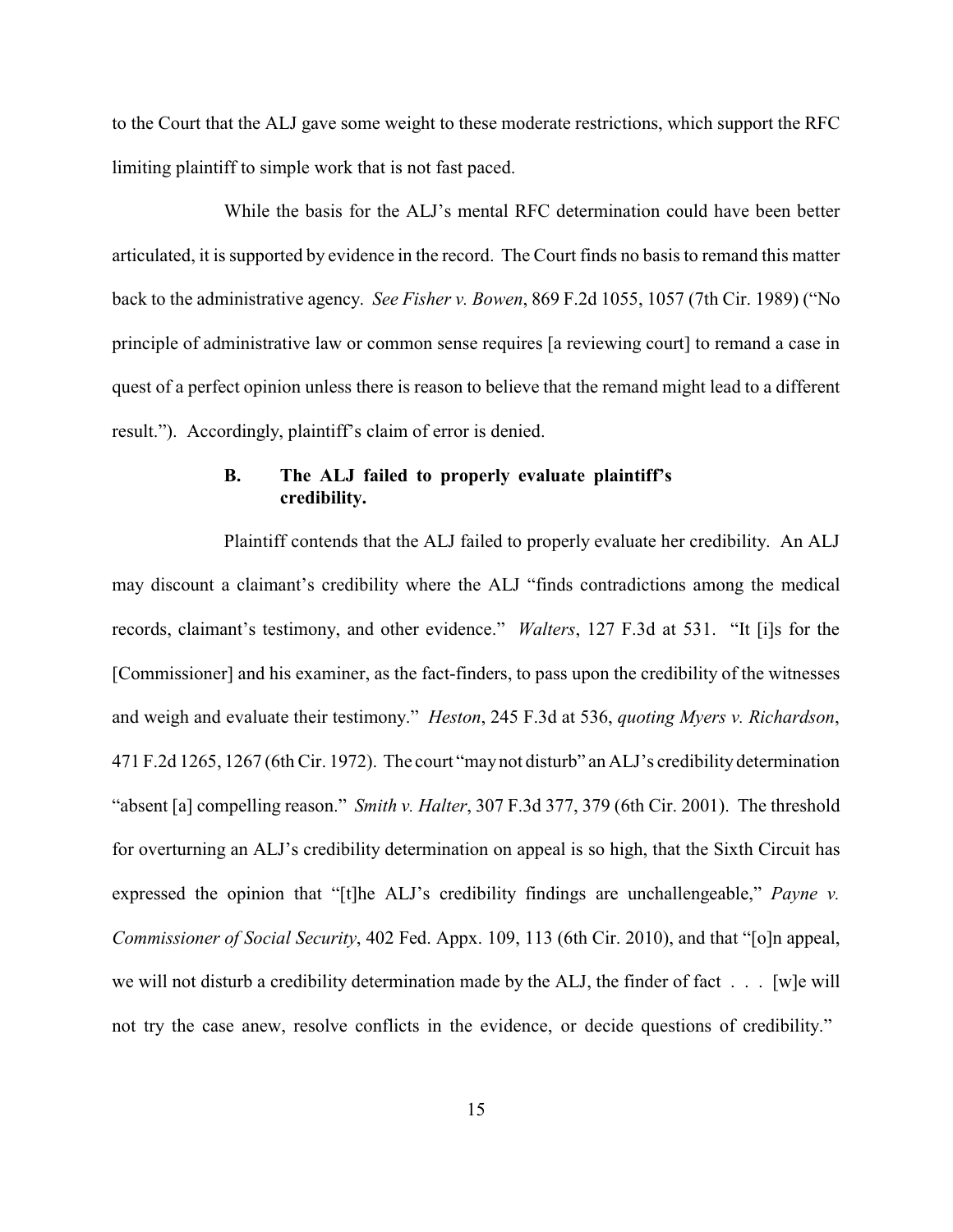*Sullenger v. Commissioner of Social Security*, 255 Fed. Appx. 988, 995 (6th Cir. 2007). Nevertheless, an ALJ's credibility determinations regarding subjective complaints must be reasonable and supported by substantial evidence. *Rogers v. Commissioner of Social Security*, 486 F.3d 234, 249 (6th Cir. 2007).

The ALJ evaluated plaintiff's credibility in pertinent part as follows:

In assessing the claimant's credibility the undersigned has considered the claimant's allegations and symptoms. While the claimant has confirmed obesity, complex regional pain syndrome of the right lower extremity, status post lumbar laminectomy, sciatica, lumbar radicular syndrome of the right lower extremity, degenerative disc disease of the lumbar spine, schizoaffective disorder, anxiety disorder, not otherwise specified, posttraumatic stress disorder, and cannabis abuse in early remission that could cause problems with daily and work functioning, however, the totality of the evidence does not support total disability. The claimant's physical exams were essentially normal. . .

Furthermore, the record documents multiple periods of relatively normal mental functioning, which were accompanied by essentially stable or normal moods with treatment, she was alert and oriented, had no psychosis, she was articulate and able to converse appropriately, her memory was intact and her thought process was intact. The claimant has psychological symptoms, but has been prescribed and takes medications with some noted positive results as well as a positive response from outpatient therapy. Additionally, she has not required emergent care or inpatient psychiatric hospitalization for exacerbation of psychiatric symptoms, since January 2013.

Additionally, while the claimant reported episodes of hallucinations in the record, there were references that her hallucinations were prominent when she used cannabis. The claimant acknowledged that when she had stopped using cannabis in combination with her prescribed medications, her hallucinations were improved (Exhibit 16F/1).

While obesity, complex regional pain syndrome of the right lower extremity, status post lumbar laminectomy, sciatica, lumbar radicular syndrome of the right lower extremity, degenerative disc disease of the lumbar spine, schizoaffective disorder, anxiety disorder, not otherwise specified, posttraumatic stress disorder and cannabis abuse in early remission could cause physical and mental symptoms, the claimant's description of the symptoms are inconsistent with her performance on exams, her positive response to medication, injection therapy, physical therapy,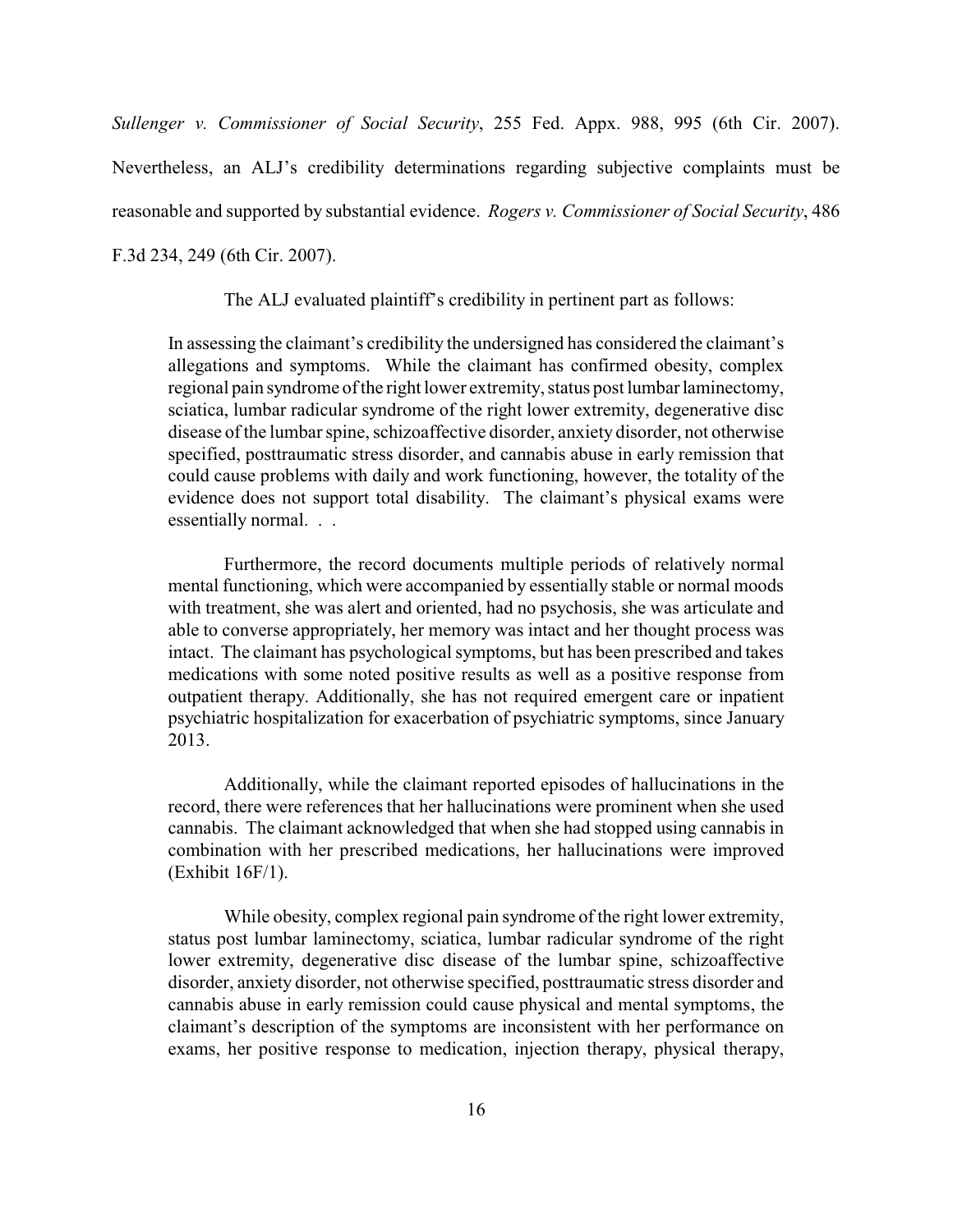findings on diagnostic testing, and no required need for additional surgical intervention, her positive response to outpatient mental therapy, no additional emergent care for exacerbation of psychiatric symptoms and no significant limitations in performing her daily activities of living and the record as a whole. Although these inconsistencies in the claimant's presentation do not mean she is unimpaired, it supports the conclusion that she retains some ability to work. Accordingly, the undersigned finds that the claimant's statements concerning the intensity, persistence and limiting effects of her alleged symptoms are not fully credible (20 CFR 404.1529 and 416.929 and SSR 96-7p ).

As a result, the above limitations in the residual functional capacity would more than fully accommodate her obesity, complex regional pain syndrome of the right lower extremity, status post lumbar laminectomy, sciatica, lumbar radicular syndrome of the right lower extremity, degenerative disc disease of the lumbar spine, schizoaffective disorder, anxiety disorder, not otherwise specified, posttraumatic stress disorder and cannabis abuse in early remission.

PageID.61-62.

Plaintiff contends that the ALJ's credibility determination is not supported by substantial evidence noting (1) that there is a lack of evidence that plaintiff had significant or sustained improvement with treatment and absent use of marijuana, (2) that the ALJ grossly mischaracterized the record by finding that overall she had "relatively normal mental functioning" during the period at issue, and (3) the fact that plaintiff was not psychiatrically hospitalized since January 2013 does not mean she is not mentally disabled. PageID.1146-1148. Other than a cursory complaint about the "boilerplate language that appears almost universallyin ALJ decisions benefits," plaintiff raises no arguments with respect to credibility, relying on his previous arguments with respect to the matters raised in items (1) and (2). PageID.1146-1147. As discussed, *supra*, the Court has rejected these arguments.<sup>4</sup>

<sup>&</sup>lt;sup>4</sup> The Court notes that plaintiff did not develop an argument with respect to the ALJ's failure to address the effect of her cannabis use.